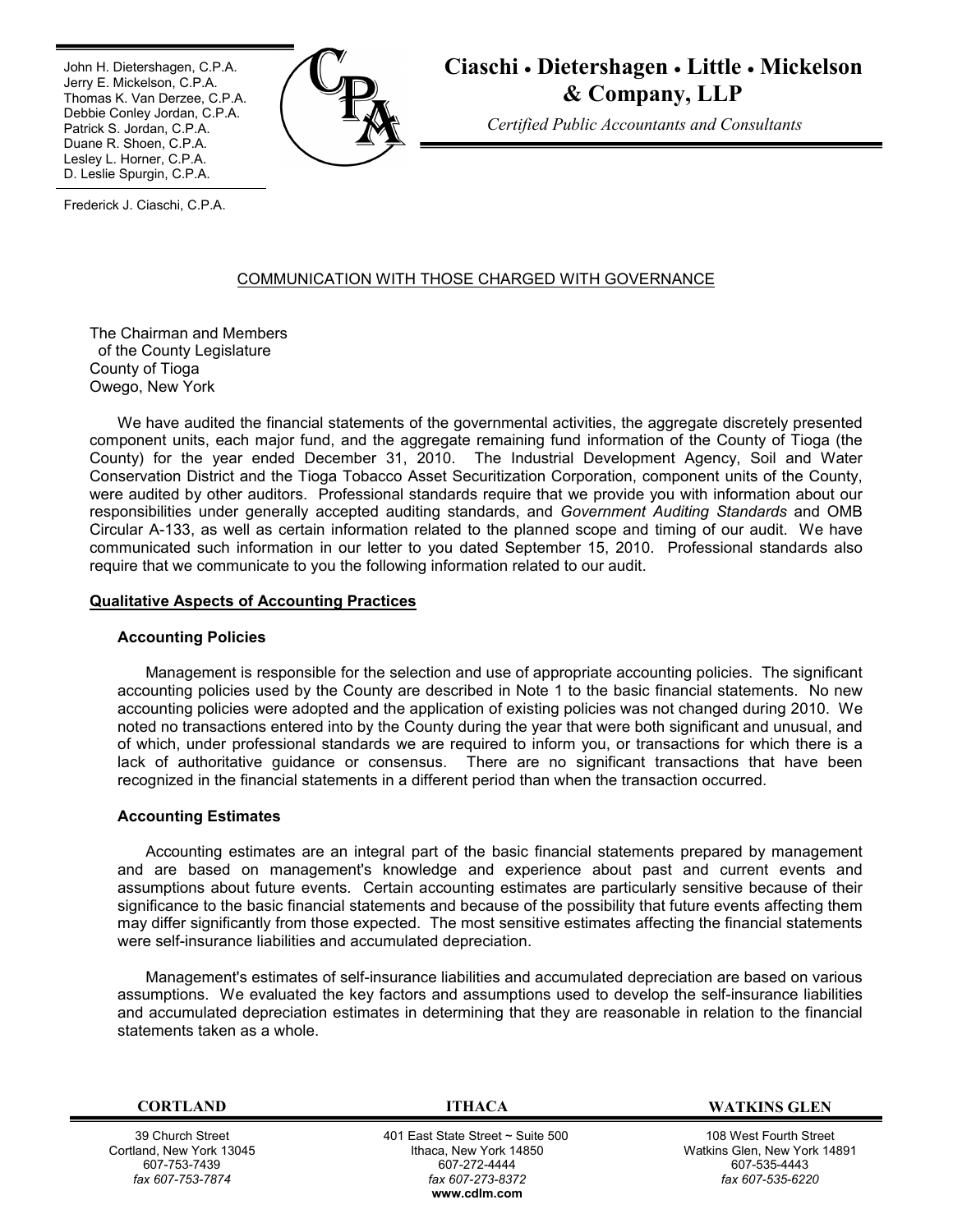## **Disclosures**

Certain financial statement disclosures are particularly sensitive because of their significance to financial statement users. The most sensitive disclosures concern capital assets, debt, and the other postretirement benefits expense and liabilities, the details of which are presented in Notes 2.A.7, 2.B.2 and 2.B.3 of the financial statements.

## **Difficulties Encountered in Performing the Audit**

We encountered no significant difficulties in dealing with management in performing and completing our audit.

## **Corrected and Uncorrected Misstatements**

Professional standards require us to accumulate all known and likely misstatements identified during the audit, other than those that are trivial, and communicate them to the appropriate level of management. Management has corrected all such misstatements. The audit adjustments referred to are described below:

| General Fund                                                       |   | Asset      | Liability | <b>Fund Balance</b> |
|--------------------------------------------------------------------|---|------------|-----------|---------------------|
| Record Sect. 5307 Federal Aid passed through                       |   |            |           |                     |
| <b>Broome County</b>                                               | S | 140,000 \$ |           | \$                  |
| Capital Fund                                                       |   |            |           |                     |
| Adjust beginning fund balance to prior year ending<br>fund balance |   |            |           | 435,788             |
| Self Insurance                                                     |   |            |           |                     |
| Adjust beginning fund balance to prior year ending<br>fund balance |   |            |           | 1,370,081           |
| Adjust benefits and awards payable                                 |   |            | 896,137   |                     |

## **Disagreements with Management**

For purposes of this letter, professional standards define a disagreement with management as a financial accounting, reporting, or auditing matter, whether or not resolved to our satisfaction, that could be significant to the financial statements or the auditor's report. We are pleased to report that no such disagreements arose during the course of our audit.

### **Management Representations**

We have requested certain representations from management that are included in the management representation letter dated August 16, 2011.

### **Management Consultations with Other Independent Accountants**

In some cases, management may decide to consult with other accountants about auditing and accounting matters, similar to obtaining a "second opinion" on certain situations. If a consultation involves application of an accounting principle to the County's financial statements or a determination of the type of auditor's opinion that may be expressed on those statements, our professional standards require the consulting accountant to check with us to determine that the consultant has all the relevant facts. To our knowledge, there were no such consultations with other accountants.